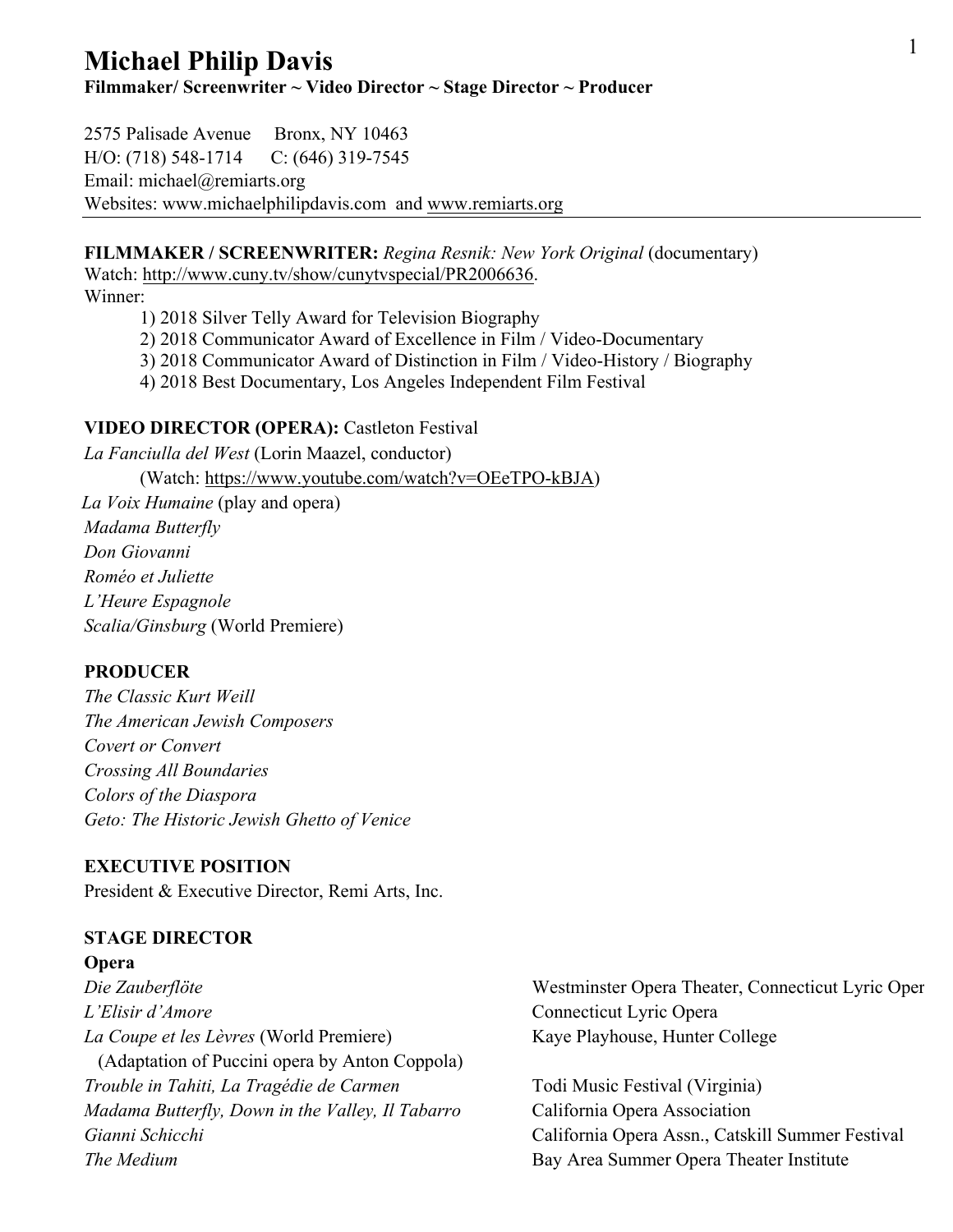#### **Theatre**

 **Opera and Operetta**

*Yours, Anne* (based on *The Diary of Anne Frank*) New York State Theater Institute *Kurt Weill in Berlin* **American Institute of Musical Studies**, Austria

#### **PERFORMANCE CAREER (Tenor) (highlights)**

| New York City Opera                  | Title role | The Student Prince                |
|--------------------------------------|------------|-----------------------------------|
| New York City Opera National Company | Pinkerton  | Madama Butterfly                  |
| <b>Texas Opera Theatre</b>           | Roméo      | Roméo et Juliette                 |
| Vienna Kammeroper                    | Title role | Les Contes d'Hoffmann             |
| Cologne Opera                        | Tamino     | Die Zauberflöte                   |
| <b>Blossom Music Festival</b>        | Title role | The Rake's Progress               |
| Lyric Opera of Kansas City           | Title role | Faust                             |
| Lucerne Opera                        | Laça       | Jenůfa                            |
| Central City Opera Festival          | Alfredo    | La Traviata                       |
| Central City Opera Festival          | Pinkerton  | Madama Butterfly                  |
| Utah Festival Opera                  | Alfredo    | La Traviata                       |
| Marseille, Cleveland, Fort Worth     | Steersman  | Der Fliegende Holländer           |
| Cincinnati Opera                     | Cassio     | <i>Otello</i>                     |
| Central City Opera Festival          | Philippe   | The New Moon                      |
| Opera Tampa                          | Pasqualino | Sacco & Vanzetti (World Premiere) |

| Utah Festival Opera       | Marius | Fanny                               |
|---------------------------|--------|-------------------------------------|
| Kansas City Lyric         | Brack  | Down in the Valley                  |
| National Tour             |        | Lun Tha $(u/s)$ The King and I      |
| $92nd$ Street Y, New York | Peter  | <i>Yours, Anne</i> (World Premiere) |

#### **AWARDS & HONORS**

2018 Silver Telly Award for Television Biography (filmmaker) 2018 Communicator Award of Excellence in Film / Video-Documentary (filmmaker) 2018 Communicator Award of Distinction in Film / Video-History / Biography (filmmaker) 2018 Best Documentary, Los Angeles Independent Film Festival (filmmaker) Cross of Officer of the Order for Merits to Lithuania (cultural and artistic contributions) Byrdcliffe Artist Colony Fellowships (writing) William Matheus Sullivan Grants (voice) Singers' Development Foundation (voice) Oberlin Alumni Fellowship (voice) Juilliard Opera Fellowship (stage directing)

#### *(continued)*